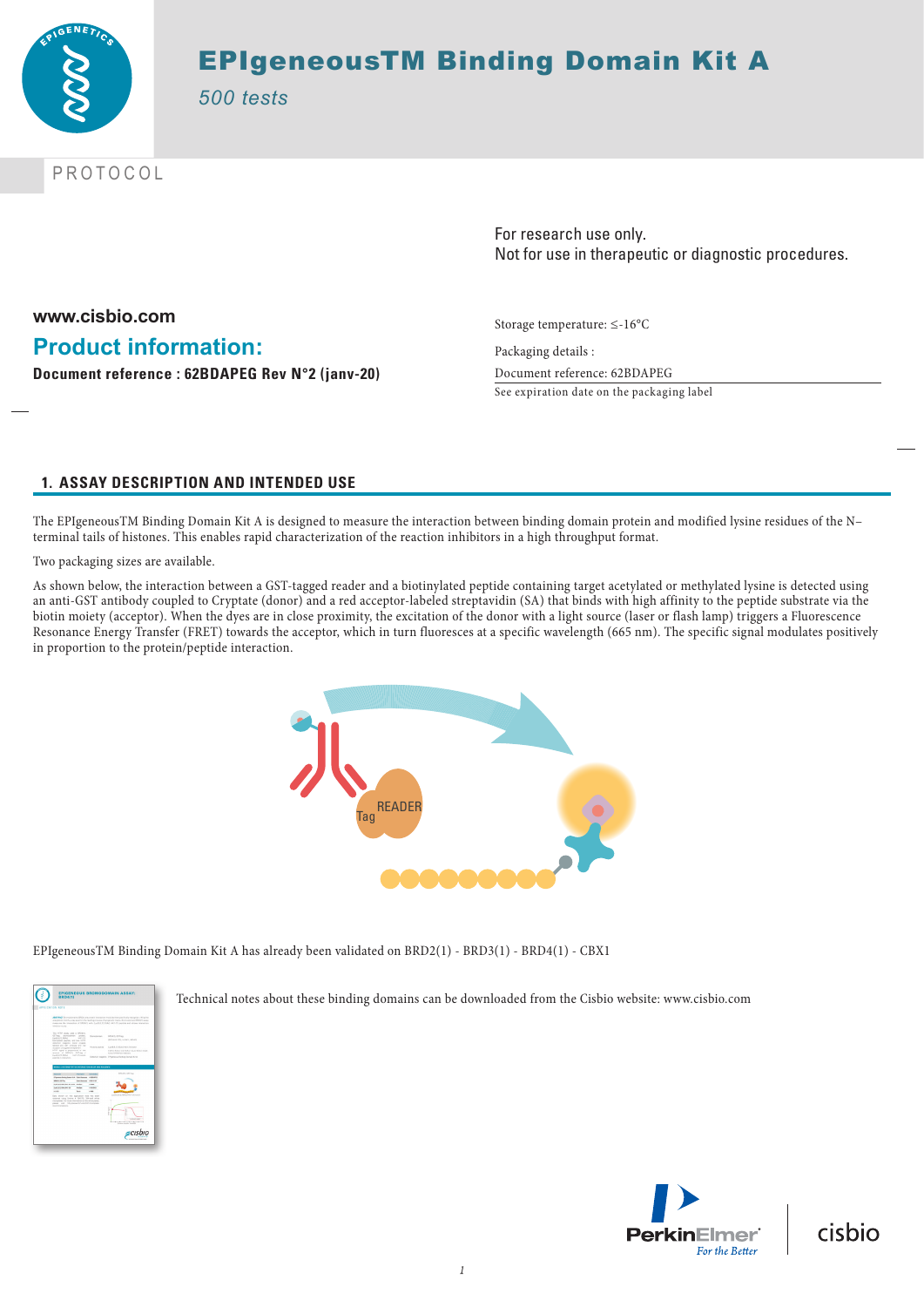# **2. ASSAY PROTOCOL FOR 384W-LOW VOLUME PLATE (20** µ**L)**



Set up your reader for Eu<sup>3+</sup> Cryptate and read the fluorescence emission at two different wavelengths (665nm and 620nm) on a compatible HTRF® reader

For more information about HTRF® compatible readers and for set-up recommendations, please visit our website at: http://www.cisbio.com/htrf-compatiblereaders

Plate reference (purchase separately): HTRF 96-well low volume plate (Ref#66PL96001) or ProxiPlate-384 plus, White 384-shwallow well microplate (Ref#6008280).

|                                         |                    | Peptide titration   | Test of inhibitors       |                          |                          |  |
|-----------------------------------------|--------------------|---------------------|--------------------------|--------------------------|--------------------------|--|
|                                         | Positive<br>signal | Negative<br>control | Inhibitor test           | Positive<br>control      | Negative<br>control      |  |
| Protein, GST-tag                        | $4 \mu L$          |                     | $4 \mu L$                | $4 \mu L$                | $\overline{\phantom{a}}$ |  |
| Compound                                | ٠                  |                     | $2 \mu L$                | $\overline{\phantom{a}}$ | $\overline{\phantom{a}}$ |  |
| Diluent Buffer (supplemented with DMSO) | $2 \mu L$          | $6 \mu L$           | $\overline{\phantom{a}}$ | $2 \mu L$                | $6 \mu L$                |  |
| Peptide-Biotin                          | $4 \mu L$          |                     | $4 \mu L$                |                          |                          |  |
| Streptavidin-d2                         | $5 \mu L$          |                     | $5 \mu L$                |                          |                          |  |
| GST-Eu <sup>3+</sup> Cryptate antibody  | $5 \mu L$          |                     | $5 \mu L$                |                          |                          |  |

Seal the plate and incubate at RT (see table §4 for incubation time).

Results are calculated from the 665nm and 620nm fluorescence signals and expressed in HTRF ratio = (665nm/620nm)x10<sup>4</sup>.

# **3. KIT DESCRIPTION**

|                                                       |           | Stock solution<br>concentration | Number of<br>vials | Volume per<br>vial | Storage      | Ref# (when<br>available<br>Separately |
|-------------------------------------------------------|-----------|---------------------------------|--------------------|--------------------|--------------|---------------------------------------|
| <b>Binding Domain Diluent</b><br>Buffer - 20 mL       | white cap | Ready to use                    |                    | $20 \text{ mL}$    | $2-8$ °C     | 62DLBDDF<br>$(10,000 \text{ tests})$  |
| Binding Domain Detection Buffer<br>$#1 - 20$ mL       | red cap   | Ready to use                    | 1                  | $20 \text{ mL}$    | $2-8$ °C     | 62DB1FDG<br>$(10,000 \text{ tests})$  |
| Streptavidin-d2 reagent<br>$-500$ tests $*$           | blue cap  | $15 \mu M$                      |                    | $150 \mu L$        | $\leq$ -16°C |                                       |
| GST-Eu <sup>3+</sup> Cryptate antibody - 500<br>tests | red cap   | 50X                             | 1                  | $50 \mu L$         | $\leq$ -16°C |                                       |

\*Amount of reagent provided is sufficient for 500 tests using 1µM biotinylated peptide (including 5 peptide titrations for optimization experiment, see §5.2).

Additional reagents needed but not provided:

Compound, peptide-biotin and GST-Binding domain are not supplied in the kit. Please refer to table in section 4 for recommended products and associated providers.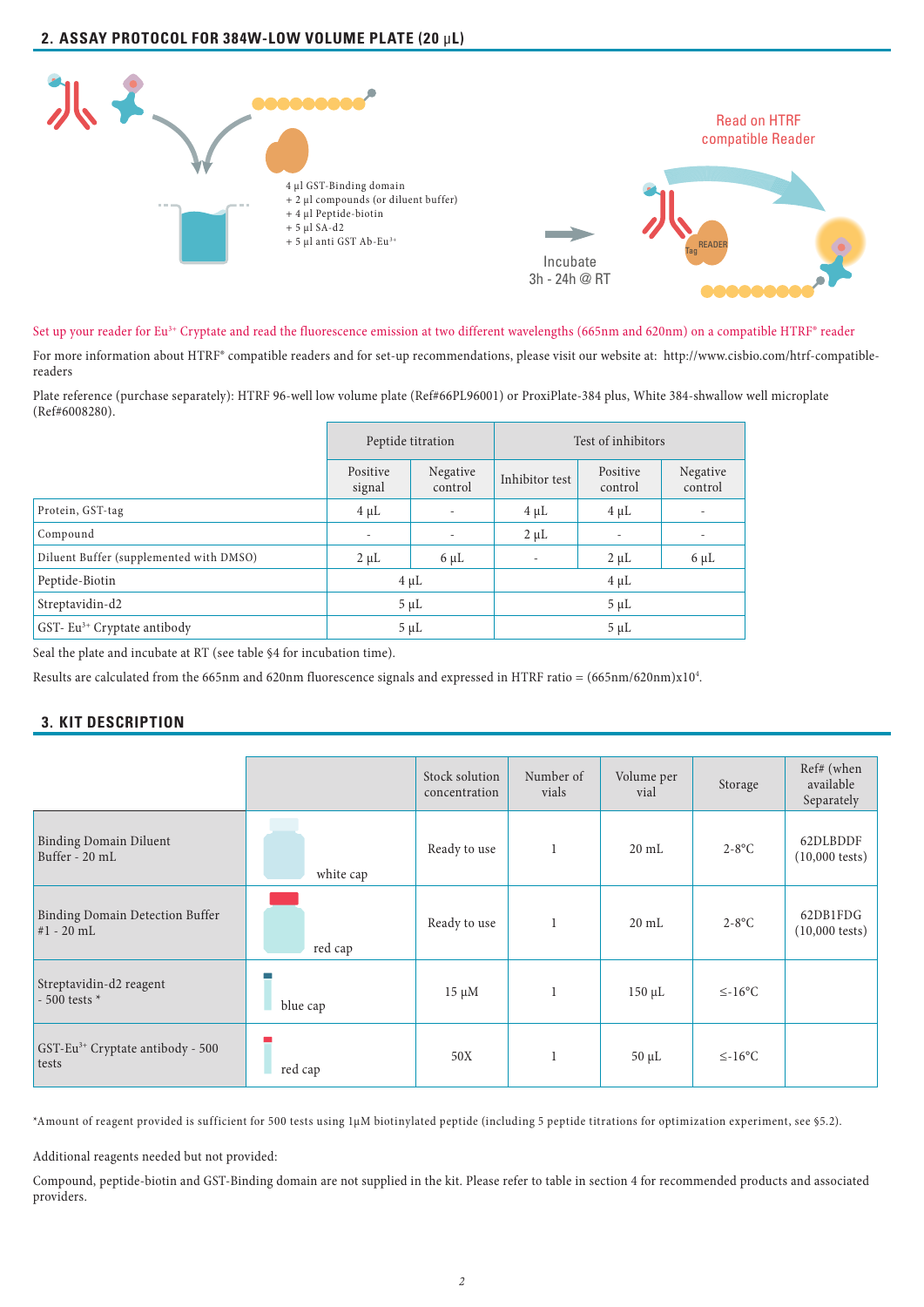## **4. VALIDATION**

|                | Incubation<br>Recommended peptide-biotin<br>DMS <sub>0</sub><br>time before<br>concentration (final in the well) Tolerance (%)<br>reading |                                           |                   | Recommended provider with associated reference                   |                                                         |  |
|----------------|-------------------------------------------------------------------------------------------------------------------------------------------|-------------------------------------------|-------------------|------------------------------------------------------------------|---------------------------------------------------------|--|
| Reader         |                                                                                                                                           | Peptide-Biotin                            | GST-Reader domain |                                                                  |                                                         |  |
| <b>BRD4(1)</b> | $3h - 24h$                                                                                                                                | 0% DMS0 - 2 nM<br>$0.1 - 1\%$ DMSO - 5 nM | $0 - 2%$          | [Lys(5,8,12,16)Ac]-H4(1-21)-<br>biotin peptide; Anaspec #64989   | Reaction Biology Corp. / Cisbio<br>Bioassays #RD-11-157 |  |
| <b>BRD3(1)</b> | $3h - 24h$                                                                                                                                | $0 - 1\%$ DMS $0 - 3$ nM                  | $0 - 1\%$         | $[Lys(5,8,12,16)Ac]-H4(1-21)-$<br>biotin peptide; Anaspec #64989 | Reaction Biology Corp. / Cisbio<br>Bioassays #RD-11-163 |  |
| <b>BRD2(1)</b> | $3h - 24h$                                                                                                                                | $0 - 1\%$ DMS $0 - 3$ nM                  | $0 - 1\%$         | $[Lys(5,8,12,16)Ac]-H4(1-21)-$<br>biotin peptide; Anaspec #64989 | Reaction Biology Corp. / Cisbio<br>Bioassays #RD-11-156 |  |
| CBX1           | $3h - 24h$                                                                                                                                | $0 - 4\%$ DMS $0 - 1$ nM                  | $0 - 4\%$         | [Lys(9)Me3] H3(1-21)-biotin<br>peptide; Anaspec #64360           | BPS Bioscience #55009                                   |  |

The recommended peptide-biotin concentration is given taking into account the DMSO percentage used for the assay.

### **5. REAGENT PREPARATION**

- Allow the stock solution to thaw at room temperature.
- We recommend centrifuging the vials gently after thawing before pipetting the stock solutions.
- Mix the solution gently by pipetting several times.
- In order to avoid repeated freeze and thaw cycles, stock solution can be divided into aliquots and frozen for later use.

When the GST-binding domain of interest has already been validated, inhibitor titration experiments can be performed directly using the recommended conditions (kit and peptide-biotin concentration) described in the section §4 table or obtained with the discovery kit. If the assay specifications obtained under these recommended conditions do not meet your requirements, the assay window or sensitivity can be further optimized by performing peptide-biotin titration (see section 5.2).

### **5.1. Inhibitor IC50 determination**

|                               | Buffer used for diluting:                                          |
|-------------------------------|--------------------------------------------------------------------|
| Binding Domain Diluent Buffer | Compound<br>Peptide-Biotin<br>GST-Binding domain                   |
| Detection Buffer #1           | Streptavidin-d2 reagent<br>GST- Eu <sup>3+</sup> Cryptate antibody |

Preliminary remarks:

- Compound, peptide-biotin and GST-Binding domain are not supplied with the kit. Please refer to table in section 4 for recommended products and associated providers.
- If the protein studied is not referenced in the table, Discovery kit (#62BDDPEG) can be used in order to select the best binding kit.
- See section §2 for dispensing protocol.

#### 5.1.1. Compound

Prepare supplemented Binding Domain Diluent Buffer with DMSO to get a constant percentage throughout the inhibitor titration.

Dilute the compound in supplemented Binding Domain Diluent Buffer to get a 10X working solution depending on final concentration in the well.

Remark: DMSO may act as an inhibitor of the interaction between the GST-binding domain and the biotinylated peptide. This can lead to a decrease of the assay window as DMSO % increases. We therefore recommend the use of compatible percentage of DMSO (See table Section §4 for DMSO tolerance associated with the protein studied).

#### 5.1.2. Peptide-biotin

We recommend preparing a peptide-biotin stock solution at 350µM in H2O, 10%DMSO then aliquote it and store at ≤-16°C.

Prepare the peptide-biotin at optimal concentration (referenced in table of section §4) in Binding Domain Diluent Buffer to get a 5X working solution depending on the final optimal concentration in the well. If necessary refer to concentration determined when performing peptide-biotin titration (§ 5.2).

#### 5.1.3. Streptavidin-d2 reagent

The peptide-biotin/ streptavidin-acceptor ratio must be equal to 8/1 final in the well (e.g. Peptide-biotin determined at 4 nM final in the well, SA-d2 must be used at 0.5 nM final in the well).

Prepare the SA-d2 solution in Detection Buffer #1 to get a 4X working solution depending on the final optimal concentration in the well.

### 5.1.4. GST-Eu<sup>3+</sup> CRYPTATE ANTIBODY

Dilute the conjugate 50-fold with Detection Buffer #1 to obtain the working solution ready to be dispensed.

This kit provides sufficient reagent for 500 tests using a 384-well low volume plate in 20 μL final assay volume.

#### 5.1.5. GST-tagged binding domain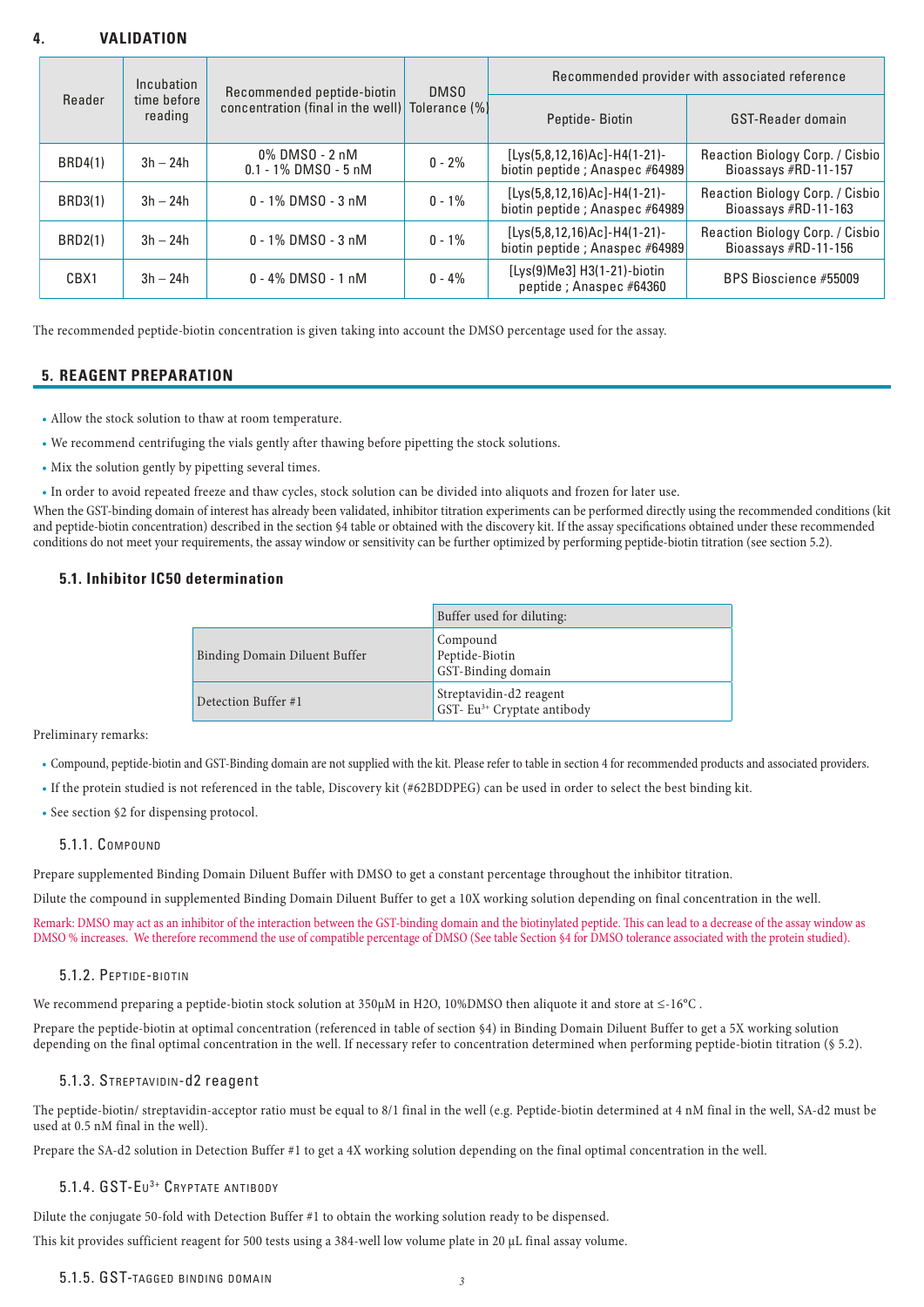We recommend using the GST-tagged binding domain at 5nM final concentration in the well (20µL assay volume).

Prepare the working solution at 5X depending on the final concentration in the well in Binding Domain diluent buffer (here 25 nM).

### **5.2. Peptide-biotin titration (OPTIONAL)**

In the case of the assay specifications obtained with the recommended conditions do not meet requirements, one can further optimize the assay window or sensitivity by performing peptide-biotin titration.

Remark :

DMSO is known to be an inhibitor of some binding domain / histone peptide interactions. Then it can decrease the HTRF signal (hence assay window) and increase apparent Kd of the binding domain / histone peptide-biotin. We therefore recommend performing peptide-biotin titrations with the same percentage of DMSO than used in the inhibitor titration.

The GST-Binding domain concentration is fixed at 5nM final concentration while the peptide-biotin is serially diluted.

For each peptide-biotin concentration, a negative control is performed by not adding the GST-reader protein to the wells. This negative control is used for a non-specific signal to calculate the HTRF delta ratio (= specific signal). This specific signal is proportional to the specific interaction measured between GSTreader and biotin peptide.

The Kd value is determined from this experiment using one or two site specific binding regressions (saturation equations).

#### 5.2.1. PEPTIDE-BIOTIN AND SA-D2 REAGENT PREPARATION

We recommend preparing a peptide-biotin stock solution at 350µM in H2O, 10%DMSO then aliquote it and store at ≤-16°C .

We recommend a range of peptide-biotin concentrations from 2,000 nM to 0.1 nM final assay concentration (3 fold serial dilutions).

During the detection step, the peptide-biotin/streptavidin ratio must be kept constant at 8/1 during the detection step. The following table describes how to adjust the concentration of the SA d2 reagent for each peptide-biotin concentration.

The background rises with increasing acceptor concentrations. It is then necessary to run a negative control (no adding of GST-tagged protein) for each SA-d2 concentration.

Dilute the Peptide-biotin in Binding Domain diluent buffer to get a 10µM solution = Standard 10

Dilute the SA d2 reagent in Detection Buffer #1

Prepare the peptide-biotin and SA d2 reagent serial dilutions as follows:

| Peptide-biotin |                                         | SA-d2 reagent        |                                            |                  |                                         |                      |                                                        |
|----------------|-----------------------------------------|----------------------|--------------------------------------------|------------------|-----------------------------------------|----------------------|--------------------------------------------------------|
| $\#$           | Final assay<br>concentration<br>in 20µl | Working solution: 5X |                                            | $\#$             | Final assay<br>concentration<br>in 20µl | Working solution: 4X |                                                        |
|                | nM                                      | nM                   | preparation                                |                  | nM                                      | nM                   | preparation                                            |
| Std 10         | 2,000                                   | 10,000               | 150µL Peptide-biot @10µM                   | Sol 10           | 250                                     | 1,000                |                                                        |
| Std 9          | 667                                     | 3,333                | $50 \mu L$ Std10 +<br>100µL diluent buffer | Sol9             | 83                                      | 333                  | $50 \mu L$ Sol $10 + 100 \mu L$<br>Detection Buffer #1 |
| Std 8          | 222                                     | 1,111                | $50 \mu L$ Std9 +<br>100µL diluent buffer  | Sol 8            | 28                                      | 111                  | 50µL Sol 9 + 100µL Detection<br>Buffer $#1$            |
| Std 7          | 74                                      | 370                  | $50 \mu L$ Std8 +<br>100µL diluent buffer  | Sol 7            | 9.3                                     | 37.0                 | 50µL Sol 8 + 100µL Detection<br>Buffer #1              |
| Std 6          | 25                                      | 123                  | $50 \mu L$ Std7 +<br>100µL diluent buffer  | Sol 6            | 3.1                                     | 12.3                 | 50µL Sol 7 + 100µL Detection<br>Buffer $#1$            |
| Std 5          | 8.2                                     | 41                   | $50 \mu L$ Std6 +<br>100µL diluent buffer  | Sol 5            | 1.0                                     | 4.1                  | $50 \mu L$ Sol 6 + 100 $\mu$ L Detection<br>Buffer #1  |
| Std 4          | 2.7                                     | 14                   | $50 \mu L$ Std5 +<br>100µL diluent buffer  | Sol 4            | 0.3                                     | 1.4                  | 50µL Sol 5 + 100µL Detection<br>Buffer $#1$            |
| Std 3          | 0.9                                     | 4.6                  | $50 \mu L$ Std4 +<br>100µL diluent buffer  | Sol <sub>3</sub> | 0.11                                    | 0.46                 | $50 \mu L$ Sol 4 + 100 $\mu$ L Detection<br>Buffer #1  |
| Std 2          | 0.3                                     | 1.5                  | $50 \mu L$ Std3 +<br>100µL diluent buffer  | Sol 2            | 0.038                                   | 0.152                | $50 \mu L$ Sol 3 + 100 $\mu$ L Detection<br>Buffer #1  |
| Std 1          | 0.1                                     | 0.5                  | $50 \mu L$ Std2 +<br>100µL diluent buffer  | Sol 1            | 0.013                                   | 0.051                | 50µL Sol 2 + 100µL Detection<br>Buffer $#1$            |
| Std 0          | $\mathbf{0}$                            | $\boldsymbol{0}$     | 100µL diluent buffer                       | Sol <sub>0</sub> | $\mathbf{0}$                            | $\mathbf{0}$         | 100µL Detection Buffer #1                              |

## 5.2.2. Anti-GST-Eu<sup>3+</sup> Cryptate conjugate & GST- Reader domain

In order to prepare the working solution, please refer to section  $\S$  5.1

Note that the higher the peptide-biotin concentration, the higher the inhibitor IC50. The optimal peptide-biotin concentration can be selected by finding a compromise between assay window and assay sensitivity (i.e. select the lower peptide-biotin concentration that gives a robust assay window).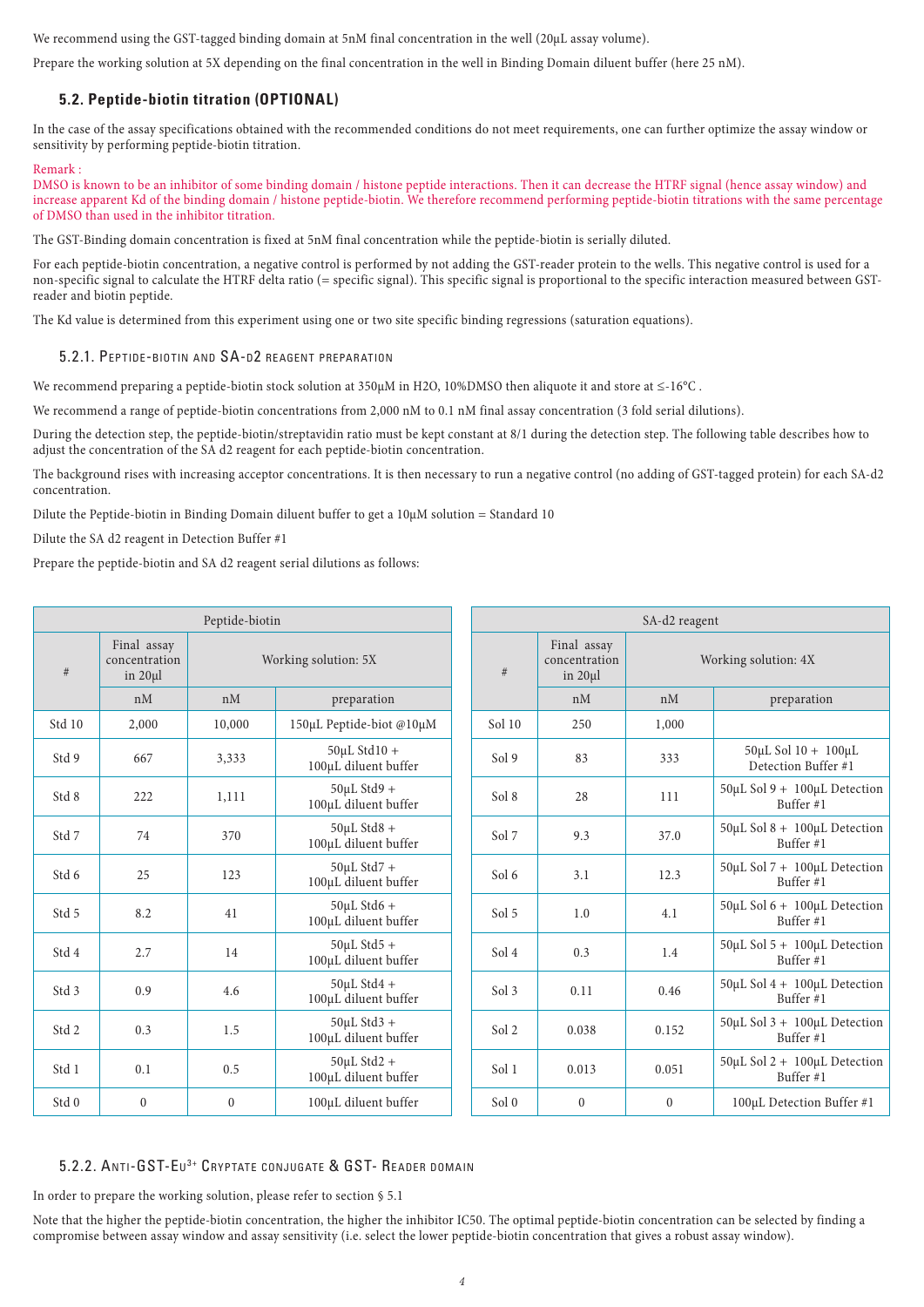| Can I use a HIS-tag binding                                                                                                              | . The EPIgeneous Binding Domain Kits are compatible with GST tagged proteins but not HIS tagged proteins.                                                                                                                                                                                                                                                                                                                                                                                       |  |  |  |  |  |
|------------------------------------------------------------------------------------------------------------------------------------------|-------------------------------------------------------------------------------------------------------------------------------------------------------------------------------------------------------------------------------------------------------------------------------------------------------------------------------------------------------------------------------------------------------------------------------------------------------------------------------------------------|--|--|--|--|--|
| domain protein?                                                                                                                          | . The comparison between HIS and GST tags has been done on some proteins using these kit conditions or anti 6HIS<br>specific Ab. HIS tag requires a significantly higher amount of protein than GST tag to get a positive and robust signal.<br>Moreover, even with a high amount of protein, HIS tag displays lower assay windows than GST tag. This is why we<br>strongly recommend using GST tag proteins.                                                                                   |  |  |  |  |  |
|                                                                                                                                          | • If GST tag protein is not available, please contact your technical support team (www.cisbio.com/contact-us) for<br>recommendations on reagent references and protocol using HIS tag.                                                                                                                                                                                                                                                                                                          |  |  |  |  |  |
| Can I use an untagged binding                                                                                                            | • The EPIgeneous Binding Domain Kits are compatible with GST tagged proteins only.                                                                                                                                                                                                                                                                                                                                                                                                              |  |  |  |  |  |
| domain protein?                                                                                                                          | • If GST tag protein is not available, the anti GST antibody can be replaced by an antibody directly recognizing the<br>binding domain. Please contact your technical support team (www.cisbio.com/contact-us) for recommendations on<br>reagent references and protocol.                                                                                                                                                                                                                       |  |  |  |  |  |
| Can I use a different binding<br>domain protein than the one listed                                                                      | • The section §4 table lists the providers and references of proteins that have been used for assay optimization.<br>Another source of GST tagged protein can be used.                                                                                                                                                                                                                                                                                                                          |  |  |  |  |  |
| in the section §4 table?                                                                                                                 | . Note that the quality of the GST tagged protein solution will impact data quality. For example, free GST<br>contamination will trap the antibody and then quench the HTRF signal. Then if the results are not good enough<br>when testing a new protein source, we recommend testing the validated source (section §4 table) as positive control.                                                                                                                                             |  |  |  |  |  |
| Can I use a different buffer than<br>the Diluent or Detection Buffer                                                                     | • The buffers provided in the kit have been optimized to give good results. We recommend using these buffers and do<br>not guarantee data quality if these buffers are changed.                                                                                                                                                                                                                                                                                                                 |  |  |  |  |  |
| provided in the kit?                                                                                                                     | • Note that the Detection Buffer #1 contains 0.4M KF which is mandatory for europium cryptate usage.                                                                                                                                                                                                                                                                                                                                                                                            |  |  |  |  |  |
| Can I use DMSO% above the range<br>given in the section §4 table?                                                                        | . The range of DMSO% given enables inhibitor titrations with a robust signal in biological relevant conditions (i.e.<br>avoiding saturation of peptide-biotin).                                                                                                                                                                                                                                                                                                                                 |  |  |  |  |  |
|                                                                                                                                          | • Therefore we do not recommend using higher DMSO% but if necessary, assay conditions can be optimized with<br>the required DMSO% following the protocol given in section §5.2. As described, increasing the peptide-biotin<br>concentration can help recover assay window while increasing DMSO%. However, note that the higher the peptide-<br>biotin concentration, the lower the sensitivity for inhibitor titration.                                                                       |  |  |  |  |  |
| There is no positive signal while<br>testing a binding domain protein<br>that is on the validated list.                                  | • From one EPIgeneous binding kit to another, the HTRF donor fluorophore varies (Europium or Terbium). As<br>reader set up also varies depending on the HTRF donor, please check reader set up to ensure that the appropriate one<br>is used. For more information about HTRF® compatible readers and for set-up recommendations, please visit our<br>website at: www.cisbio.com/readers.                                                                                                       |  |  |  |  |  |
|                                                                                                                                          | • Use the recommended plates: 384-well low volume plate (Greiner #784075) with 20µl final volume.                                                                                                                                                                                                                                                                                                                                                                                               |  |  |  |  |  |
|                                                                                                                                          | • See section §5.2 in order to further optimize the assay window.                                                                                                                                                                                                                                                                                                                                                                                                                               |  |  |  |  |  |
|                                                                                                                                          | • The quality of the GST tagged protein solution will impact data quality. For example, free GST contamination will<br>trap the antibody and then quench the HTRF signal. Please refer to the table in section §4 to find the provider and<br>reference of the validated proteins.                                                                                                                                                                                                              |  |  |  |  |  |
|                                                                                                                                          | • The detection step requires a biotin moiety on the peptide to bind the streptavidin-acceptor. Ensure that the peptide<br>is biotinylated.                                                                                                                                                                                                                                                                                                                                                     |  |  |  |  |  |
|                                                                                                                                          | . If DMSO is used then we recommend checking the signal without DMSO to identify if this is a problem of DMSO<br>competition on the binding domain protein / peptide-biotin interaction. If this is the case, then we recommend<br>titrating DMSO to determine the tolerance limit.                                                                                                                                                                                                             |  |  |  |  |  |
| The assay window is good but                                                                                                             | • See section §5.2 in order to further optimize the assay sensitivity.                                                                                                                                                                                                                                                                                                                                                                                                                          |  |  |  |  |  |
| there is a lack of sensitivity while<br>performing inhibitor titrations.<br>How can we improve the assay<br>sensitivity?                 | • As DMSO is a competitive inhibitor of some binding domain proteins, decreasing the DMSO percentage or<br>replacing it with ethylene glycol or ethanol can help to increase sensitivity.                                                                                                                                                                                                                                                                                                       |  |  |  |  |  |
| The signal obtained in inhibitor<br>titration is lower than the one<br>obtained in peptide-biotin<br>titration during optimization step. | • Peptides are sticky reagents and so the concentration can be slightly different between the peptide-biotin titration<br>while serially diluting compared to inhibitor titration while applying a direct dilution. This can therefore lead to a<br>difference in assay window between the two conditions.                                                                                                                                                                                      |  |  |  |  |  |
| The assay window (or signal)                                                                                                             | • We recommend reading the plate at the same incubation time for each experiment.                                                                                                                                                                                                                                                                                                                                                                                                               |  |  |  |  |  |
| varies from one experiment to<br>another. How can I improve                                                                              | • We recommend following exactly the same protocol for reagent preparation and dispensing of each experiment.                                                                                                                                                                                                                                                                                                                                                                                   |  |  |  |  |  |
| reproducibility?                                                                                                                         | . Peptide-biotins play an important role in the assay signal. They are sticky reagents and so the final concentration<br>in the well can vary slightly depending on the way they are prepared. We therefore recommend following exactly the<br>same protocol (dilution factors and steps) for each experiment.                                                                                                                                                                                  |  |  |  |  |  |
|                                                                                                                                          | • The concentration of the streptavidin-acceptor stock solution is quite high which enables flexibility from one<br>binding to another. However it sometimes requires a high dilution factor to obtain the working solution (when<br>peptide-biotin concentration is low). In this case, in order to ensure good day to day reproducibility, we recommend<br>making an intermediate solution to avoid pipetting low volumes $(< 5 \mu$ ). Use exactly the same protocol for each<br>experiment. |  |  |  |  |  |
|                                                                                                                                          | • Batch to batch stock solutions of peptide-biotin and protein can lead to slight signal variations. We recommend<br>using aliquots of the same stock solutions.                                                                                                                                                                                                                                                                                                                                |  |  |  |  |  |